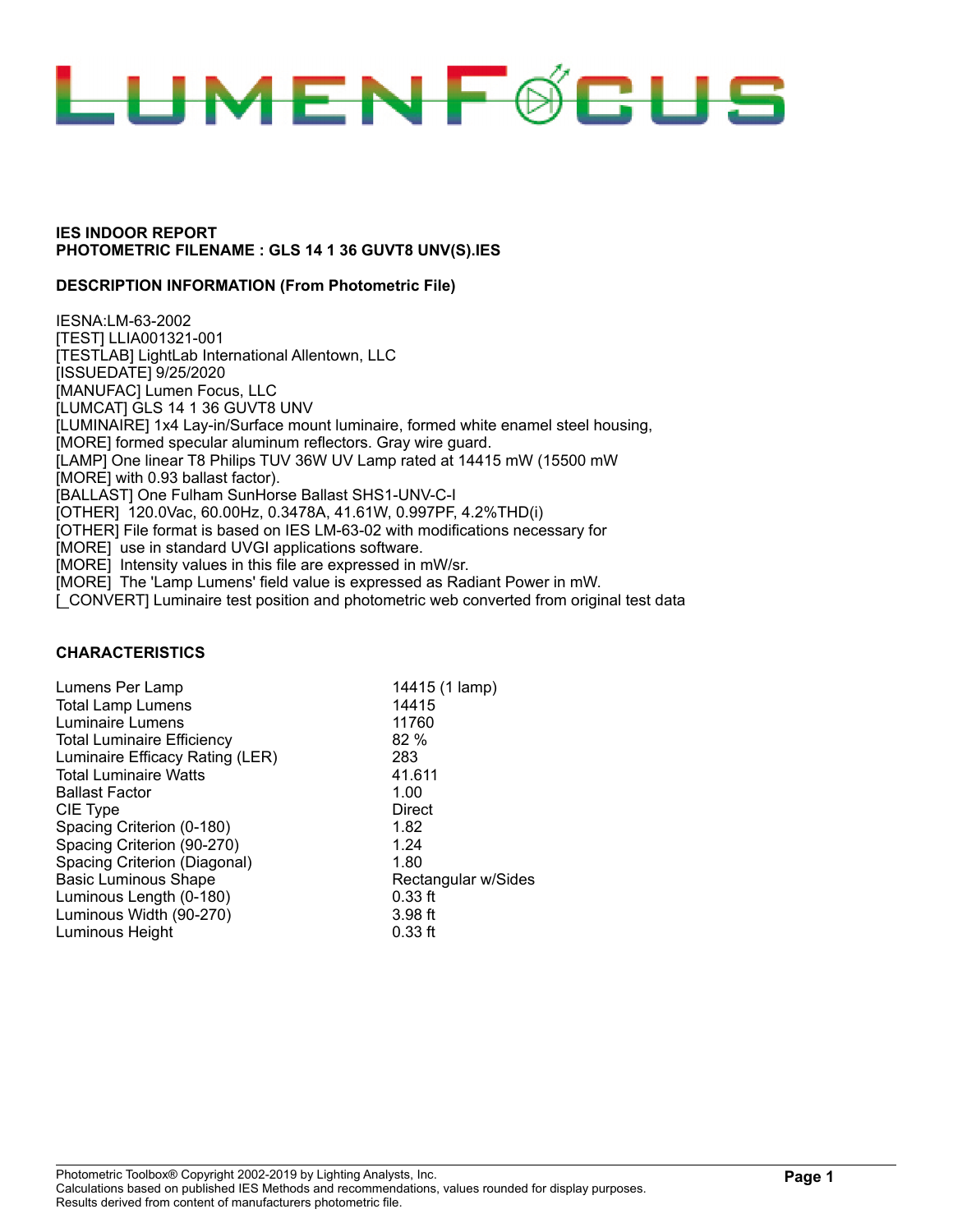# **LUMINANCE DATA (cd/sq.m)**

| Angle In | Average  | Average   | Average |
|----------|----------|-----------|---------|
| Degrees  | $0$ -Deg | $45-$ Deg | 90-Deg  |
| 45       | 15093    | 23576     | 19827   |
| 55       | 9114     | 13087     | 16760   |
| 65       | 10504    | 7737      | 14931   |
| 75       | 3923     | 7604      | 17467   |
| 85       | 494      | 611       | 8710    |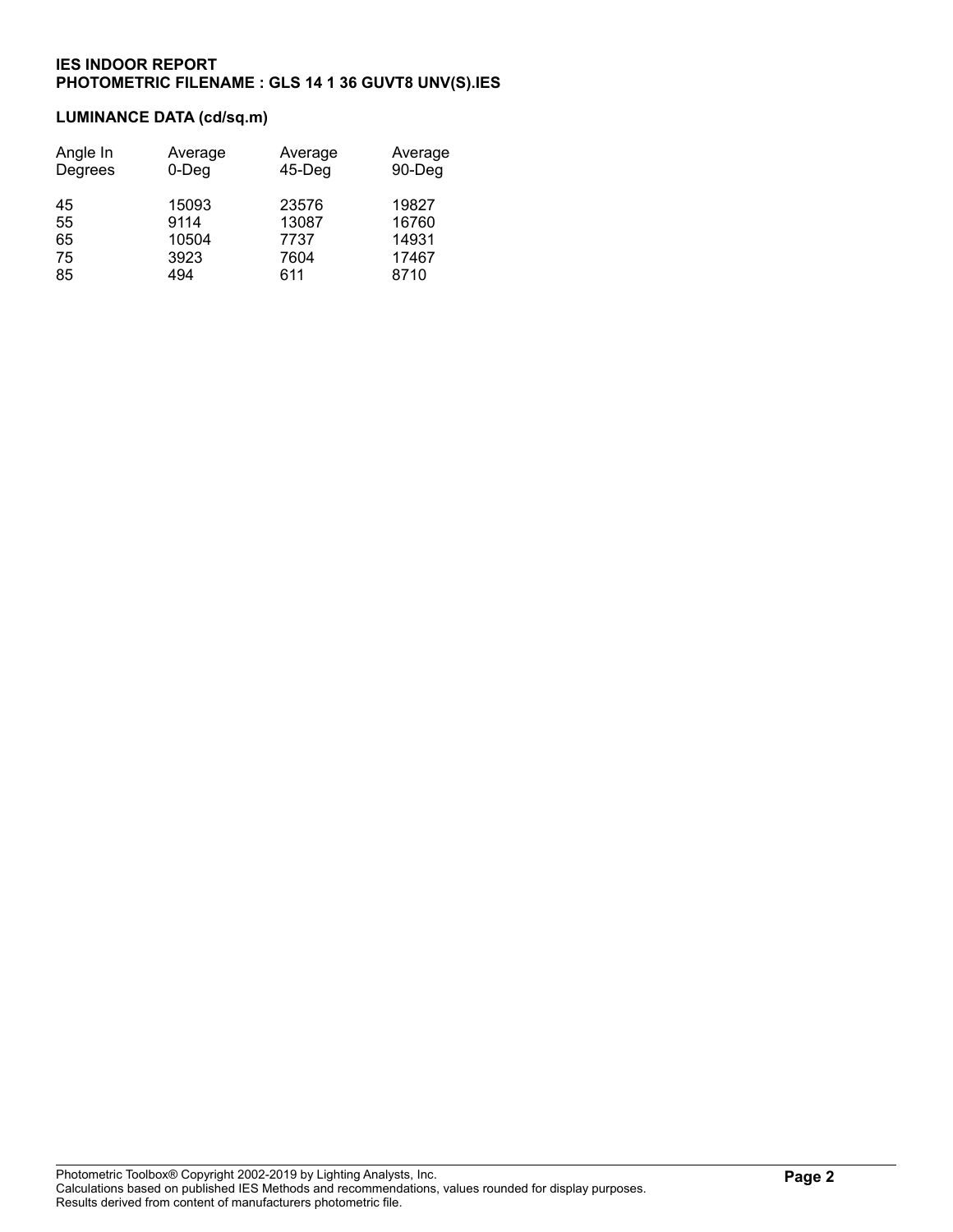### **ZONAL LUMEN SUMMARY**

| Zone      | Lumens   | %Lamp | %Fixt  |
|-----------|----------|-------|--------|
| $0 - 20$  | 1149.99  | 8.00  | 9.80   |
| $0 - 30$  | 2947.63  | 20.40 | 25.10  |
| $0 - 40$  | 5383.34  | 37.30 | 45.80  |
| $0 - 60$  | 9520.74  | 66.00 | 81.00  |
| $0 - 80$  | 11605.91 | 80.50 | 98.70  |
| $0 - 90$  | 11750.4  | 81.50 | 99.90  |
| 10-90     | 11497.74 | 79.80 | 97.80  |
| 20-40     | 4233.35  | 29.40 | 36.00  |
| 20-50     | 6604.47  | 45.80 | 56.20  |
| 40-70     | 5495.16  | 38.10 | 46.70  |
| 60-80     | 2085.17  | 14.50 | 17.70  |
| 70-80     | 727.40   | 5.00  | 6.20   |
| 80-90     | 144.50   | 1.00  | 1.20   |
| 90-110    | 9.61     | 0.10  | 0.10   |
| 90-120    | 9.61     | 0.10  | 0.10   |
| 90-130    | 9.61     | 0.10  | 0.10   |
| 90-150    | 9.61     | 0.10  | 0.10   |
| 90-180    | 9.61     | 0.10  | 0.10   |
| 110-180   | 0.00     | 0.00  | 0.00   |
| $0 - 180$ | 11760.01 | 81.60 | 100.00 |

Total Luminaire Efficiency = 81.60%

#### **ZONAL LUMEN SUMMARY**

| Zone    | Lumens  |
|---------|---------|
| 0-10    | 252.67  |
| 10-20   | 897.32  |
| 20-30   | 1797.64 |
| 30-40   | 2435.71 |
| 40-50   | 2371.12 |
| 50-60   | 1766.28 |
| 60-70   | 1357.77 |
| 70-80   | 727.40  |
| 80-90   | 144.50  |
| 90-100  | 9.56    |
| 100-110 | 0.05    |
| 110-120 | 0.00    |
| 120-130 | 0.00    |
| 130-140 | 0.00    |
| 140-150 | 0.00    |
| 150-160 | 0.00    |
| 160-170 | 0.00    |
| 170-180 | 0.00    |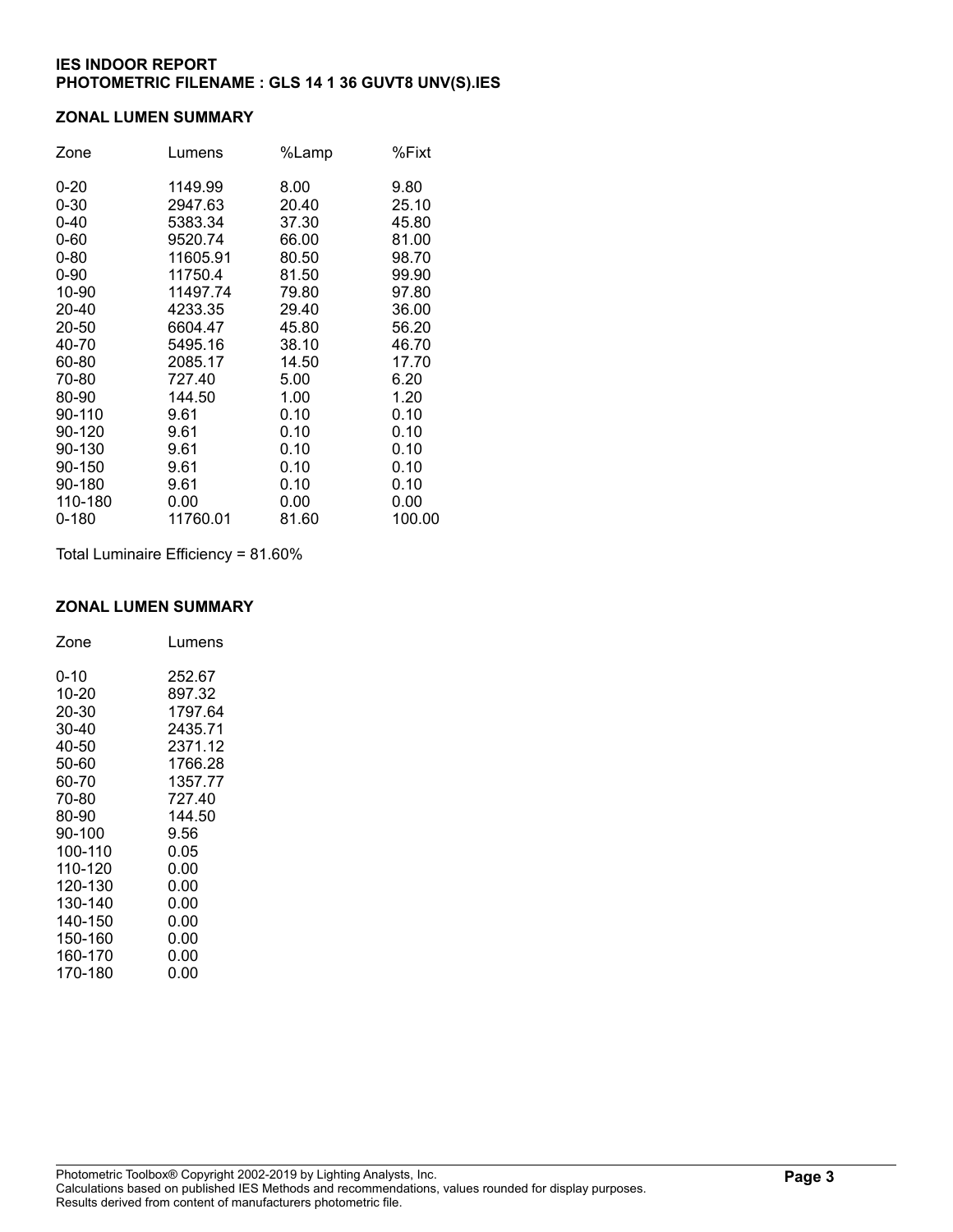## **COEFFICIENTS OF UTILIZATION - ZONAL CAVITY METHOD**

Effective Floor Cavity Reflectance 0.20

| 80 |  |                                                                                                                                                                                  |  |    |                                                                                                                                                                                  |  |                                                                                                                                                    | 30 |                                                                                                                                              | 10 |                                                                                                                                              | 0<br>$\Omega$ |
|----|--|----------------------------------------------------------------------------------------------------------------------------------------------------------------------------------|--|----|----------------------------------------------------------------------------------------------------------------------------------------------------------------------------------|--|----------------------------------------------------------------------------------------------------------------------------------------------------|----|----------------------------------------------------------------------------------------------------------------------------------------------|----|----------------------------------------------------------------------------------------------------------------------------------------------|---------------|
|    |  |                                                                                                                                                                                  |  |    |                                                                                                                                                                                  |  |                                                                                                                                                    |    |                                                                                                                                              |    |                                                                                                                                              | 82            |
|    |  |                                                                                                                                                                                  |  |    |                                                                                                                                                                                  |  |                                                                                                                                                    |    |                                                                                                                                              |    |                                                                                                                                              | 69            |
|    |  |                                                                                                                                                                                  |  |    |                                                                                                                                                                                  |  |                                                                                                                                                    |    |                                                                                                                                              |    |                                                                                                                                              | 57            |
|    |  |                                                                                                                                                                                  |  |    |                                                                                                                                                                                  |  |                                                                                                                                                    |    |                                                                                                                                              |    |                                                                                                                                              | 48            |
|    |  |                                                                                                                                                                                  |  |    |                                                                                                                                                                                  |  |                                                                                                                                                    |    |                                                                                                                                              |    |                                                                                                                                              | 41            |
|    |  |                                                                                                                                                                                  |  |    |                                                                                                                                                                                  |  |                                                                                                                                                    |    |                                                                                                                                              |    |                                                                                                                                              | 35            |
|    |  |                                                                                                                                                                                  |  |    |                                                                                                                                                                                  |  |                                                                                                                                                    |    |                                                                                                                                              |    |                                                                                                                                              | 31            |
|    |  |                                                                                                                                                                                  |  |    |                                                                                                                                                                                  |  |                                                                                                                                                    |    |                                                                                                                                              |    |                                                                                                                                              | 27            |
|    |  |                                                                                                                                                                                  |  |    |                                                                                                                                                                                  |  |                                                                                                                                                    |    |                                                                                                                                              |    |                                                                                                                                              | 24            |
|    |  |                                                                                                                                                                                  |  |    |                                                                                                                                                                                  |  |                                                                                                                                                    |    |                                                                                                                                              |    |                                                                                                                                              | 21            |
|    |  |                                                                                                                                                                                  |  |    |                                                                                                                                                                                  |  |                                                                                                                                                    |    |                                                                                                                                              |    |                                                                                                                                              | 19            |
|    |  | 70 50 30 10<br>97 97 97 97<br>89 85 82 79<br>81 74 69 64<br>74 65 59 53<br>67 58 50 45<br>62 51 44 39<br>57 46 39 33<br>53 42 34 29<br>49 38 31 26<br>46 34 28 23<br>43 32 25 21 |  | 70 | 70 50 30 10<br>95 95 95 95<br>87 83 80 77<br>79 73 68 63<br>72 64 58 53<br>66 57 50 45<br>60 50 44 38<br>55 45 38 33<br>51 41 34 29<br>48 37 30 26<br>44 34 27 23<br>41 31 25 21 |  | 50<br>50 30 10<br>91 91 91<br>80 77 75<br>70 66 62<br>61 56 52<br>54 49 44<br>49 43 38<br>44 38 33<br>40 33 29<br>36 30 26<br>33 27 23<br>30 25 21 |    | 50 30 10<br>87 87 87<br>77 75 73<br>67 64 61<br>59 55 51<br>53 48 43<br>47 42 37<br>42 37 33<br>38 33 29<br>35 30 25<br>32 27 23<br>30 24 20 |    | 50 30 10<br>83 83 83<br>74 72 70<br>65 62 59<br>57 53 50<br>51 46 43<br>46 41 37<br>41 36 32<br>37 32 29<br>34 29 25<br>31 26 23<br>29 24 20 |               |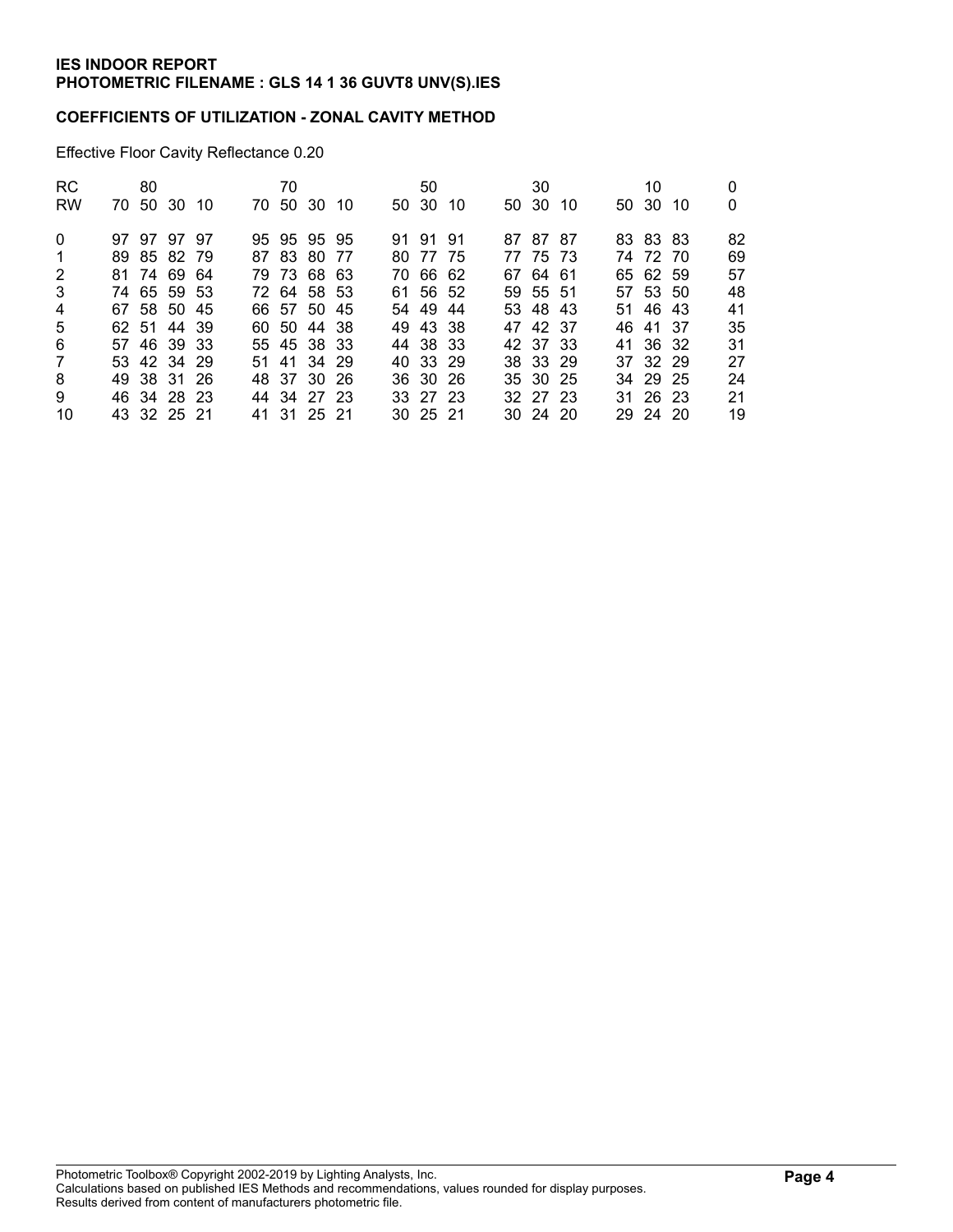### **UGR TABLE - CORRECTED**

| Reflectances<br>Ceiling Cavity<br>Walls<br><b>Floor Cavity</b> |        | 70<br>50<br>20 | 70<br>30<br>20              | 50<br>50<br>20 | 50<br>30<br>20 | 30<br>30<br>20 | 70<br>50<br>20            | 70<br>30<br>20 | 50<br>50<br>20 | 50<br>30<br>20 | 30<br>30<br>20 |  |  |
|----------------------------------------------------------------|--------|----------------|-----------------------------|----------------|----------------|----------------|---------------------------|----------------|----------------|----------------|----------------|--|--|
| Room Size                                                      |        |                | <b>UGR Viewed Crosswise</b> |                |                |                | <b>UGR Viewed Endwise</b> |                |                |                |                |  |  |
| $X=2H$                                                         | $Y=2H$ | 20.2           | 21.9                        | 20.6           | 22.2           | 22.5           | 21.3                      | 22.9           | 21.7           | 23.2           | 23.6           |  |  |
|                                                                | 3H     | 23.8           | 25.3                        | 24.2           | 25.6           | 25.9           | 22.4                      | 23.8           | 22.7           | 24.2           | 24.5           |  |  |
|                                                                | 4H     | 24.2           | 25.6                        | 24.6           | 25.9           | 26.3           | 22.7                      | 24.1           | 23.1           | 24.5           | 24.9           |  |  |
|                                                                | 6H     | 24.2           | 25.5                        | 24.6           | 25.9           | 26.3           | 23.0                      | 24.3           | 23.4           | 24.6           | 25.0           |  |  |
|                                                                | 8H     | 24.2           | 25.4                        | 24.6           | 25.8           | 26.2           | 23.0                      | 24.2           | 23.4           | 24.6           | 25.0           |  |  |
|                                                                | 12H    | 24.2           | 25.3                        | 24.6           | 25.7           | 26.2           | 23.0                      | 24.2           | 23.4           | 24.6           | 25.0           |  |  |
| 4H                                                             | 2H     | 20.6           | 21.9                        | 21.0           | 22.3           | 22.7           | 21.7                      | 23.1           | 22.1           | 23.4           | 23.8           |  |  |
|                                                                | 3H     | 24.3           | 25.5                        | 24.7           | 25.9           | 26.3           | 22.9                      | 24.1           | 23.3           | 24.5           | 24.9           |  |  |
|                                                                | 4H     | 24.8           | 25.9                        | 25.2           | 26.3           | 26.7           | 23.4                      | 24.4           | 23.8           | 24.8           | 25.3           |  |  |
|                                                                | 6H     | 24.9           | 25.8                        | 25.3           | 26.2           | 26.7           | 23.7                      | 24.6           | 24.1           | 25.0           | 25.5           |  |  |
|                                                                | 8H     | 24.8           | 25.7                        | 25.3           | 26.1           | 26.6           | 23.7                      | 24.6           | 24.1           | 25.0           | 25.5           |  |  |
|                                                                | 12H    | 24.8           | 25.6                        | 25.3           | 26.1           | 26.5           | 23.7                      | 24.5           | 24.2           | 25.0           | 25.4           |  |  |
| 8H                                                             | 4H     | 24.9           | 25.8                        | 25.4           | 26.2           | 26.7           | 23.6                      | 24.5           | 24.1           | 24.9           | 25.4           |  |  |
|                                                                | 6H     | 25.0           | 25.7                        | 25.5           | 26.2           | 26.6           | 23.9                      | 24.7           | 24.4           | 25.1           | 25.6           |  |  |
|                                                                | 8H     | 24.9           | 25.6                        | 25.4           | 26.1           | 26.6           | 24.0                      | 24.7           | 24.5           | 25.2           | 25.7           |  |  |
|                                                                | 12H    | 24.9           | 25.5                        | 25.4           | 26.0           | 26.5           | 24.1                      | 24.7           | 24.6           | 25.2           | 25.7           |  |  |
| 12H                                                            | 4H     | 24.9           | 25.7                        | 25.4           | 26.2           | 26.6           | 23.6                      | 24.4           | 24.1           | 24.9           | 25.3           |  |  |
|                                                                | 6H     | 25.0           | 25.6                        | 25.5           | 26.1           | 26.6           | 23.9                      | 24.6           | 24.5           | 25.1           | 25.6           |  |  |
|                                                                | 8H     | 24.9           | 25.5                        | 25.4           | 26.0           | 26.6           | 24.0                      | 24.6           | 24.5           | 25.1           | 25.7           |  |  |

Maximum UGR = 26.7